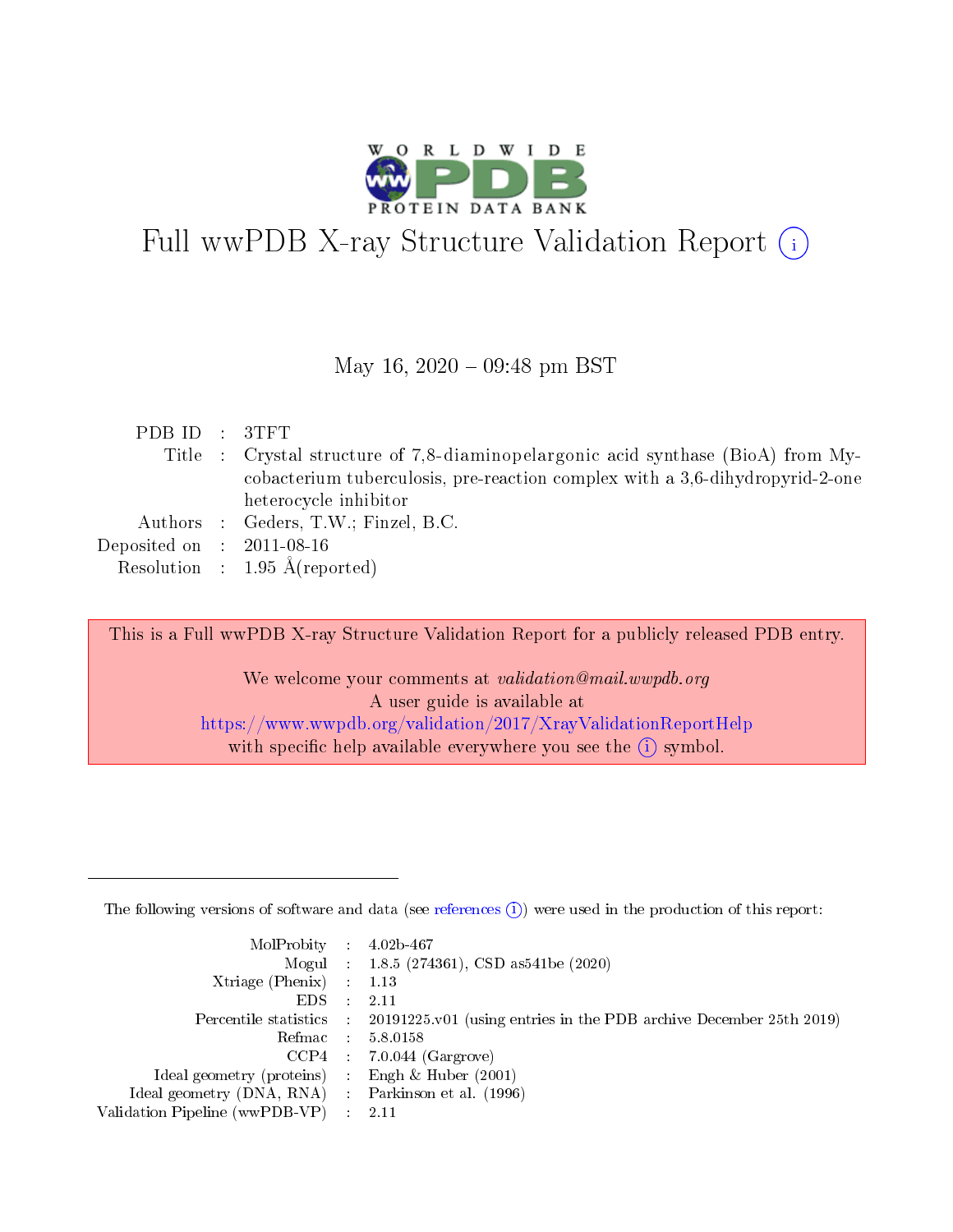# 1 [O](https://www.wwpdb.org/validation/2017/XrayValidationReportHelp#overall_quality)verall quality at a glance (i)

The following experimental techniques were used to determine the structure: X-RAY DIFFRACTION

The reported resolution of this entry is 1.95 Å.

Percentile scores (ranging between 0-100) for global validation metrics of the entry are shown in the following graphic. The table shows the number of entries on which the scores are based.



| Metric                | Whole archive       | Similar resolution                                                     |
|-----------------------|---------------------|------------------------------------------------------------------------|
|                       | (# $\rm{Entries}$ ) | $(\#\text{Entries},\, \text{resolution}\; \text{range}(\textup{\AA}))$ |
| $R_{free}$            | 130704              | $2580(1.96-1.96)$                                                      |
| Clashscore            | 141614              | $2705(1.96-1.96)$                                                      |
| Ramachandran outliers | 138981              | 2678 (1.96-1.96)                                                       |
| Sidechain outliers    | 138945              | $2678(1.96-1.96)$                                                      |
| RSRZ outliers         | 127900              | $2539(1.96-1.96)$                                                      |

The table below summarises the geometric issues observed across the polymeric chains and their fit to the electron density. The red, orange, yellow and green segments on the lower bar indicate the fraction of residues that contain outliers for  $>=3, 2, 1$  and 0 types of geometric quality criteria respectively. A grey segment represents the fraction of residues that are not modelled. The numeric value for each fraction is indicated below the corresponding segment, with a dot representing fractions <=5% The upper red bar (where present) indicates the fraction of residues that have poor fit to the electron density. The numeric value is given above the bar.

| Mol | $Chain$ $Length$ | Quality of chain |     |    |
|-----|------------------|------------------|-----|----|
|     | 457              | $\%$<br>83%      | 9%  | 8% |
|     | $ -$<br>45.      | 3%<br>82%        | 11% | 7% |

The following table lists non-polymeric compounds, carbohydrate monomers and non-standard residues in protein, DNA, RNA chains that are outliers for geometric or electron-density-fit criteria:

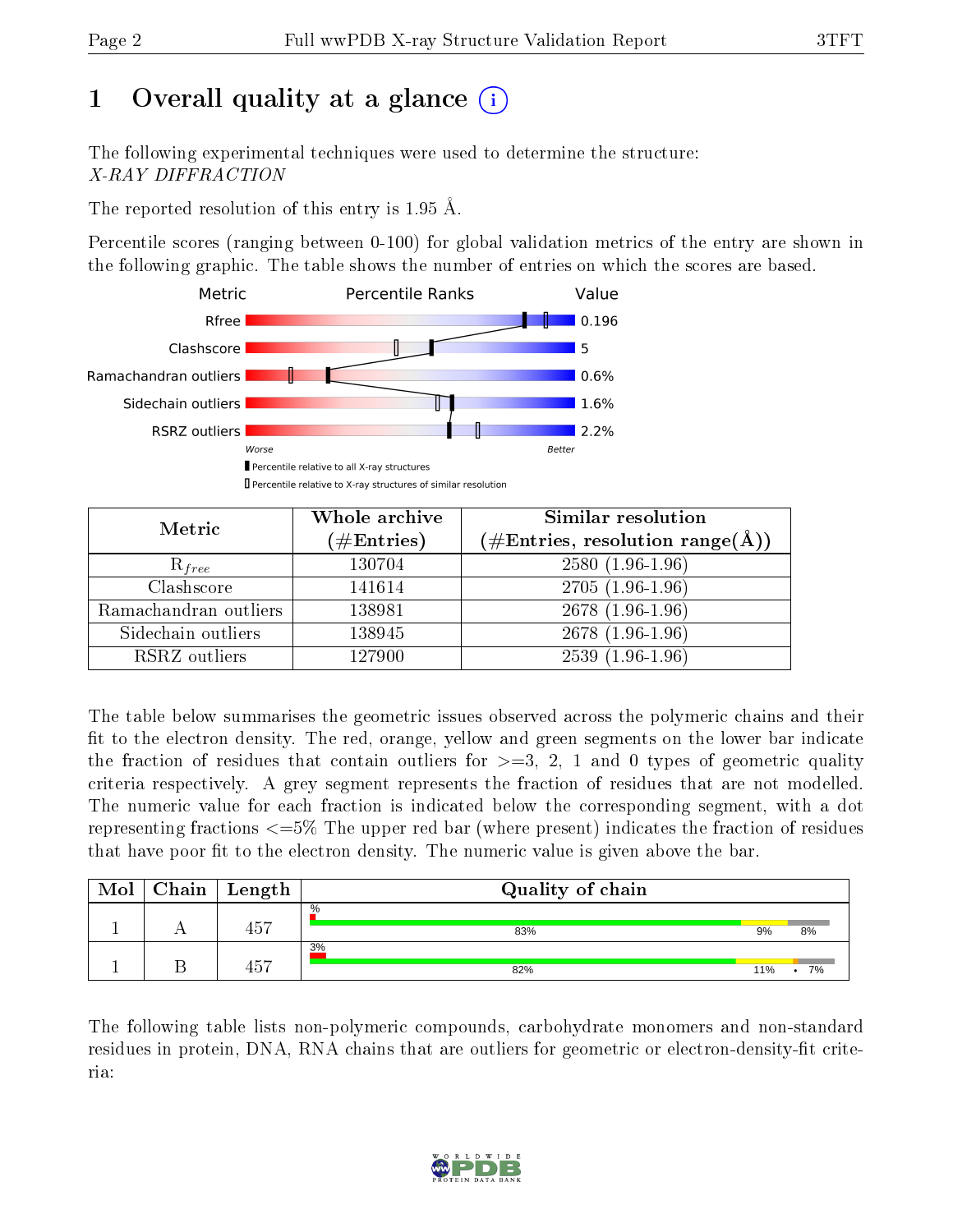|  |                                               |  |  | Mol   Type   Chain   Res   Chirality   Geometry   Clashes   Electron density |
|--|-----------------------------------------------|--|--|------------------------------------------------------------------------------|
|  | $\overline{3}$ $\overline{D}MS$   A   438   - |  |  |                                                                              |

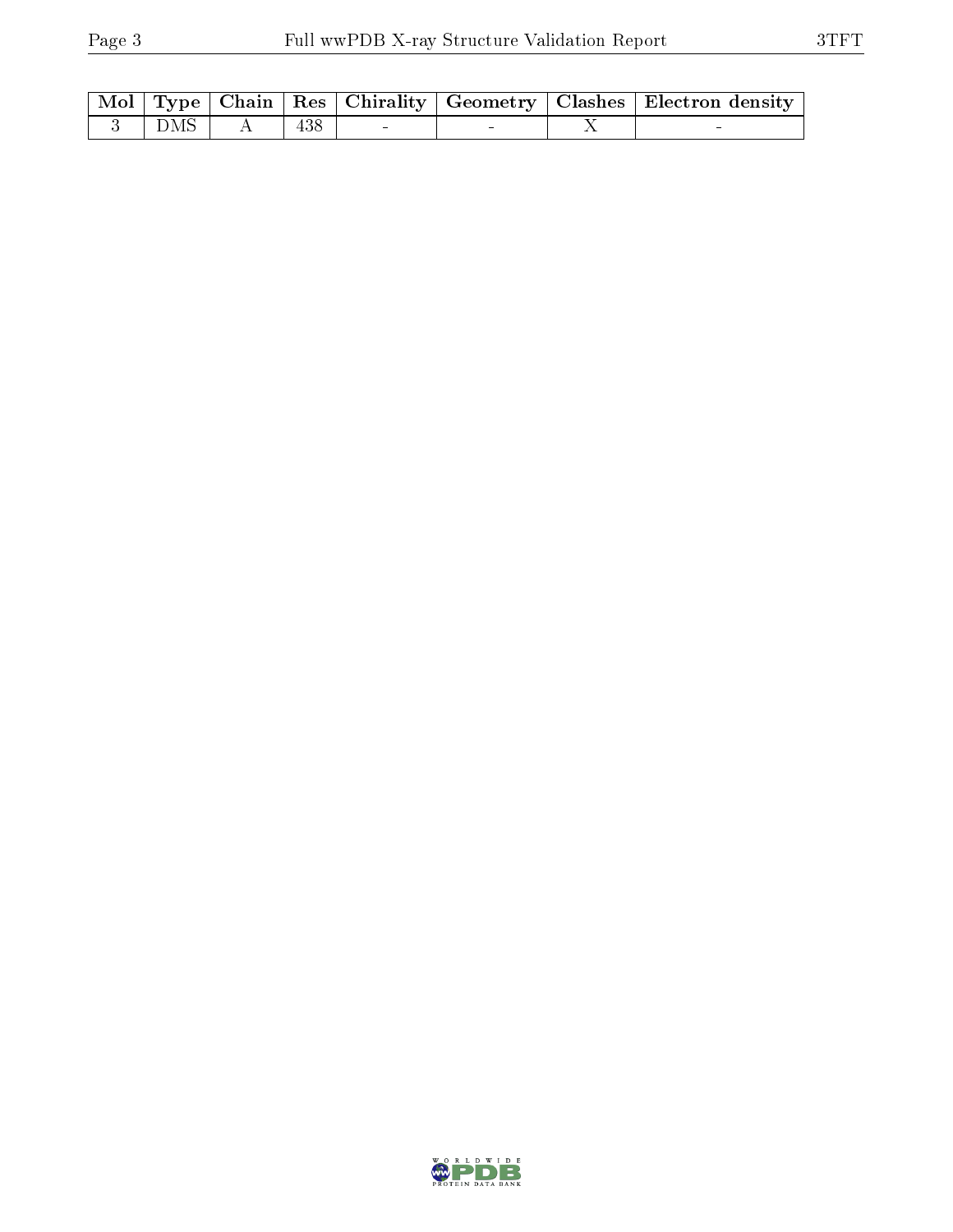# 2 Entry composition (i)

There are 4 unique types of molecules in this entry. The entry contains 7239 atoms, of which 0 are hydrogens and 0 are deuteriums.

In the tables below, the ZeroOcc column contains the number of atoms modelled with zero occupancy, the AltConf column contains the number of residues with at least one atom in alternate conformation and the Trace column contains the number of residues modelled with at most 2 atoms.

 Molecule 1 is a protein called Adenosylmethionine-8-amino-7-oxononanoate aminotransferase.

| Mol | Chain   Residues | Atoms               |                                       |              |        | $\text{ZeroOcc}$   AltConf   Trace |  |  |
|-----|------------------|---------------------|---------------------------------------|--------------|--------|------------------------------------|--|--|
|     | 422              | $\rm Total$<br>3190 | $\mathbf{C}$ and $\mathbf{C}$<br>2036 | - N<br>559   | 574 21 |                                    |  |  |
|     | 424              | Total<br>3193       | $\overline{C}$<br>2035 561            | $\mathbb{N}$ | 575 22 |                                    |  |  |

| Chain            | Residue         | Modelled   | Actual   | Comment               | Reference  |
|------------------|-----------------|------------|----------|-----------------------|------------|
| А                | $-19$           | <b>MET</b> |          | <b>EXPRESSION TAG</b> | UNP P0A4X6 |
| А                | $-18$           | <b>GLY</b> |          | <b>EXPRESSION TAG</b> | UNP P0A4X6 |
| А                | $-17$           | <b>SER</b> |          | <b>EXPRESSION TAG</b> | UNP P0A4X6 |
| $\bf{A}$         | $-16$           | <b>SER</b> |          | <b>EXPRESSION TAG</b> | UNP P0A4X6 |
| $\boldsymbol{A}$ | $-15$           | HIS        |          | <b>EXPRESSION TAG</b> | UNP P0A4X6 |
| $\bf{A}$         | $-14$           | <b>HIS</b> | ÷.       | <b>EXPRESSION TAG</b> | UNP P0A4X6 |
| $\bf{A}$         | $-13$           | HIS        | ÷.       | <b>EXPRESSION TAG</b> | UNP P0A4X6 |
| $\boldsymbol{A}$ | $-12$           | <b>HIS</b> | ÷,       | <b>EXPRESSION TAG</b> | UNP P0A4X6 |
| $\boldsymbol{A}$ | $-11$           | HIS        | ÷.       | <b>EXPRESSION TAG</b> | UNP P0A4X6 |
| $\bf{A}$         | $-10$           | <b>HIS</b> | ÷,       | <b>EXPRESSION TAG</b> | UNP P0A4X6 |
| А                | -9              | <b>SER</b> | $\equiv$ | <b>EXPRESSION TAG</b> | UNP P0A4X6 |
| $\bf{A}$         | $-8$            | <b>SER</b> | $\equiv$ | <b>EXPRESSION TAG</b> | UNP P0A4X6 |
| $\boldsymbol{A}$ | $-7$            | <b>GLY</b> | ÷        | <b>EXPRESSION TAG</b> | UNP P0A4X6 |
| A                | $-6$            | <b>LEU</b> | ÷        | <b>EXPRESSION TAG</b> | UNP P0A4X6 |
| $\boldsymbol{A}$ | $-5$            | <b>VAL</b> | ÷,       | <b>EXPRESSION TAG</b> | UNP P0A4X6 |
| $\bf{A}$         | $-4$            | <b>PRO</b> |          | <b>EXPRESSION TAG</b> | UNP P0A4X6 |
| $\boldsymbol{A}$ | $-3$            | ARG        | ÷        | <b>EXPRESSION TAG</b> | UNP P0A4X6 |
| $\boldsymbol{A}$ | $\overline{-2}$ | <b>GLY</b> | ÷,       | <b>EXPRESSION TAG</b> | UNP P0A4X6 |
| A                | $-1$            | <b>SER</b> |          | <b>EXPRESSION TAG</b> | UNP P0A4X6 |
| A                | $\overline{0}$  | <b>HIS</b> |          | <b>EXPRESSION TAG</b> | UNP P0A4X6 |
| B                | $-19$           | <b>MET</b> |          | <b>EXPRESSION TAG</b> | UNP P0A4X6 |
| $\boldsymbol{B}$ | $-18$           | <b>GLY</b> |          | <b>EXPRESSION TAG</b> | UNP P0A4X6 |
| $\, {\bf B}$     | $-17$           | <b>SER</b> |          | <b>EXPRESSION TAG</b> | UNP P0A4X6 |
| B                | $-16$           | <b>SER</b> |          | <b>EXPRESSION TAG</b> | UNP P0A4X6 |

There are 40 discrepancies between the modelled and reference sequences:

Continued on next page...

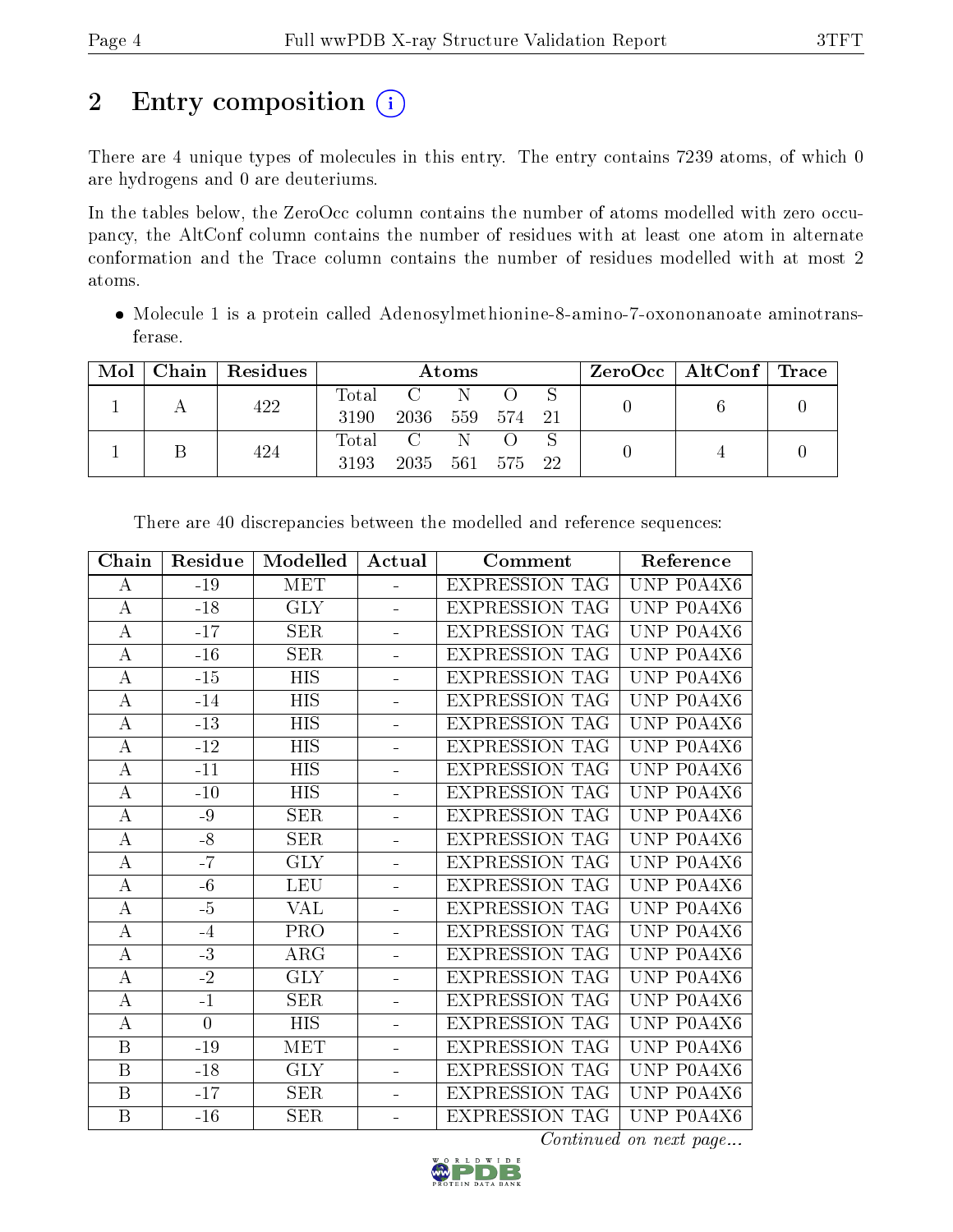| Chain | Residue  | Modelled   | Actual | Comment               | Reference  |
|-------|----------|------------|--------|-----------------------|------------|
| B     | $-15$    | <b>HIS</b> |        | <b>EXPRESSION TAG</b> | UNP P0A4X6 |
| B     | $-14$    | <b>HIS</b> |        | <b>EXPRESSION TAG</b> | UNP P0A4X6 |
| B     | $-13$    | HIS        |        | EXPRESSION TAG        | UNP P0A4X6 |
| B     | $-12$    | <b>HIS</b> |        | <b>EXPRESSION TAG</b> | UNP P0A4X6 |
| B     | $-11$    | <b>HIS</b> |        | <b>EXPRESSION TAG</b> | UNP P0A4X6 |
| B     | $-10$    | <b>HIS</b> |        | <b>EXPRESSION TAG</b> | UNP P0A4X6 |
| B     | $-9$     | <b>SER</b> |        | <b>EXPRESSION TAG</b> | UNP P0A4X6 |
| Β     | $-8$     | <b>SER</b> |        | <b>EXPRESSION TAG</b> | UNP P0A4X6 |
| B     | $-7$     | <b>GLY</b> |        | <b>EXPRESSION TAG</b> | UNP P0A4X6 |
| B     | $-6$     | <b>LEU</b> |        | <b>EXPRESSION TAG</b> | UNP P0A4X6 |
| B     | $-5$     | VAL        |        | <b>EXPRESSION TAG</b> | UNP P0A4X6 |
| B     | $-4$     | <b>PRO</b> |        | <b>EXPRESSION TAG</b> | UNP P0A4X6 |
| Β     | $-3$     | $\rm{ARG}$ |        | EXPRESSION TAG        | UNP P0A4X6 |
| B     | $-2$     | <b>GLY</b> |        | <b>EXPRESSION TAG</b> | UNP P0A4X6 |
| B     | $-1$     | <b>SER</b> |        | <b>EXPRESSION TAG</b> | UNP P0A4X6 |
| Β     | $\theta$ | HIS        |        | <b>EXPRESSION TAG</b> | UNP P0A4X6 |

Continued from previous page...

 $\bullet\,$  Molecule 2 is <code>PYRIDOXAL-5'-PHOSPHATE</code> (three-letter code: <code>PLP</code>) (formula: <code>C<sub>8</sub>H<sub>10</sub>NO $_6{\rm P}$ ). </code>



|  | $\text{Mol}$   Chain   Residues | <b>Atoms</b>  |  |       |  | $ZeroOcc$   AltConf |  |  |  |
|--|---------------------------------|---------------|--|-------|--|---------------------|--|--|--|
|  |                                 | Total C N O P |  |       |  |                     |  |  |  |
|  |                                 | 15 8 1 5 1    |  |       |  |                     |  |  |  |
|  |                                 | Total C N O P |  |       |  |                     |  |  |  |
|  |                                 | $15 -$        |  | 8 1 5 |  |                     |  |  |  |

• Molecule 3 is DIMETHYL SULFOXIDE (three-letter code: DMS) (formula:  $C_2H_6OS$ ).

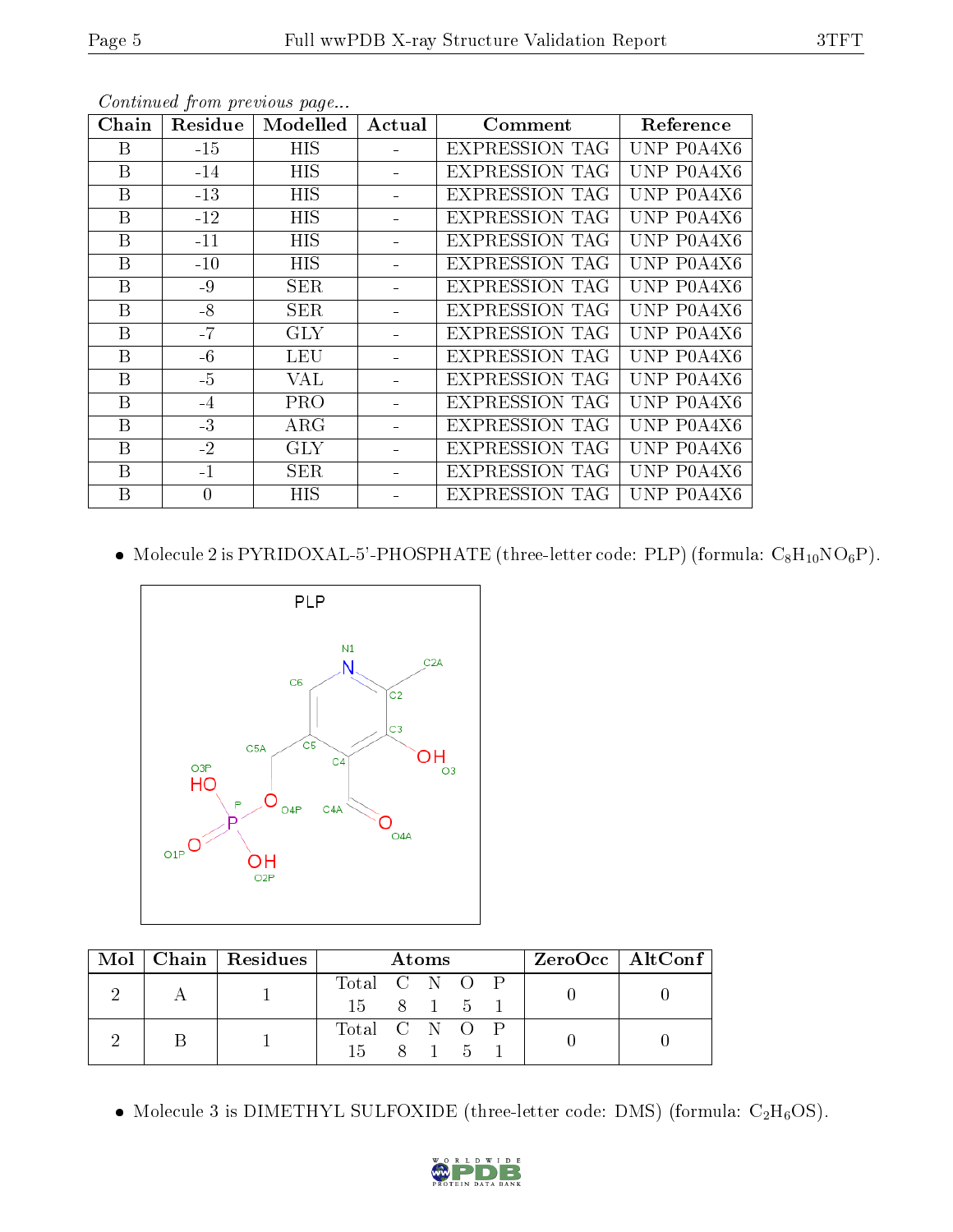

| Mol | $\mid$ Chain $\mid$ Residues | Atoms     |  |  | $\rm ZeroOcc$   Alt $\rm Conf$ |  |
|-----|------------------------------|-----------|--|--|--------------------------------|--|
|     |                              | Total C O |  |  |                                |  |

 $\bullet\,$  Molecule 4 is water.

|  | Mol   Chain   Residues | Atoms               | $ZeroOcc \   \$ AltConf |
|--|------------------------|---------------------|-------------------------|
|  | 453                    | Total<br>453<br>453 |                         |
|  | 369                    | Total<br>369<br>369 |                         |

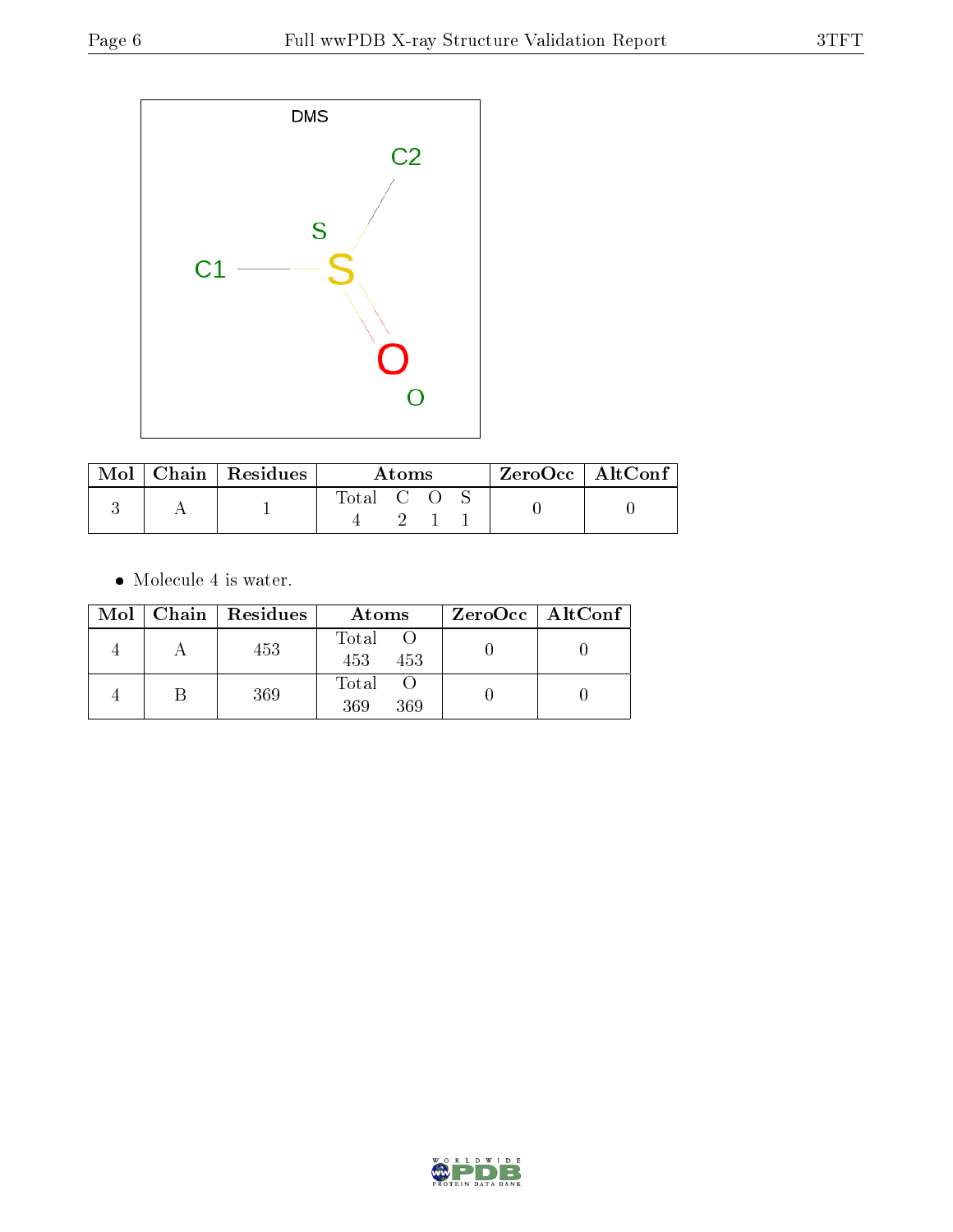# 3 Residue-property plots  $(i)$

These plots are drawn for all protein, RNA and DNA chains in the entry. The first graphic for a chain summarises the proportions of the various outlier classes displayed in the second graphic. The second graphic shows the sequence view annotated by issues in geometry and electron density. Residues are color-coded according to the number of geometric quality criteria for which they contain at least one outlier: green  $= 0$ , yellow  $= 1$ , orange  $= 2$  and red  $= 3$  or more. A red dot above a residue indicates a poor fit to the electron density (RSRZ  $> 2$ ). Stretches of 2 or more consecutive residues without any outlier are shown as a green connector. Residues present in the sample, but not in the model, are shown in grey.

• Molecule 1: Adenosylmethionine-8-amino-7-oxononanoate aminotransferase



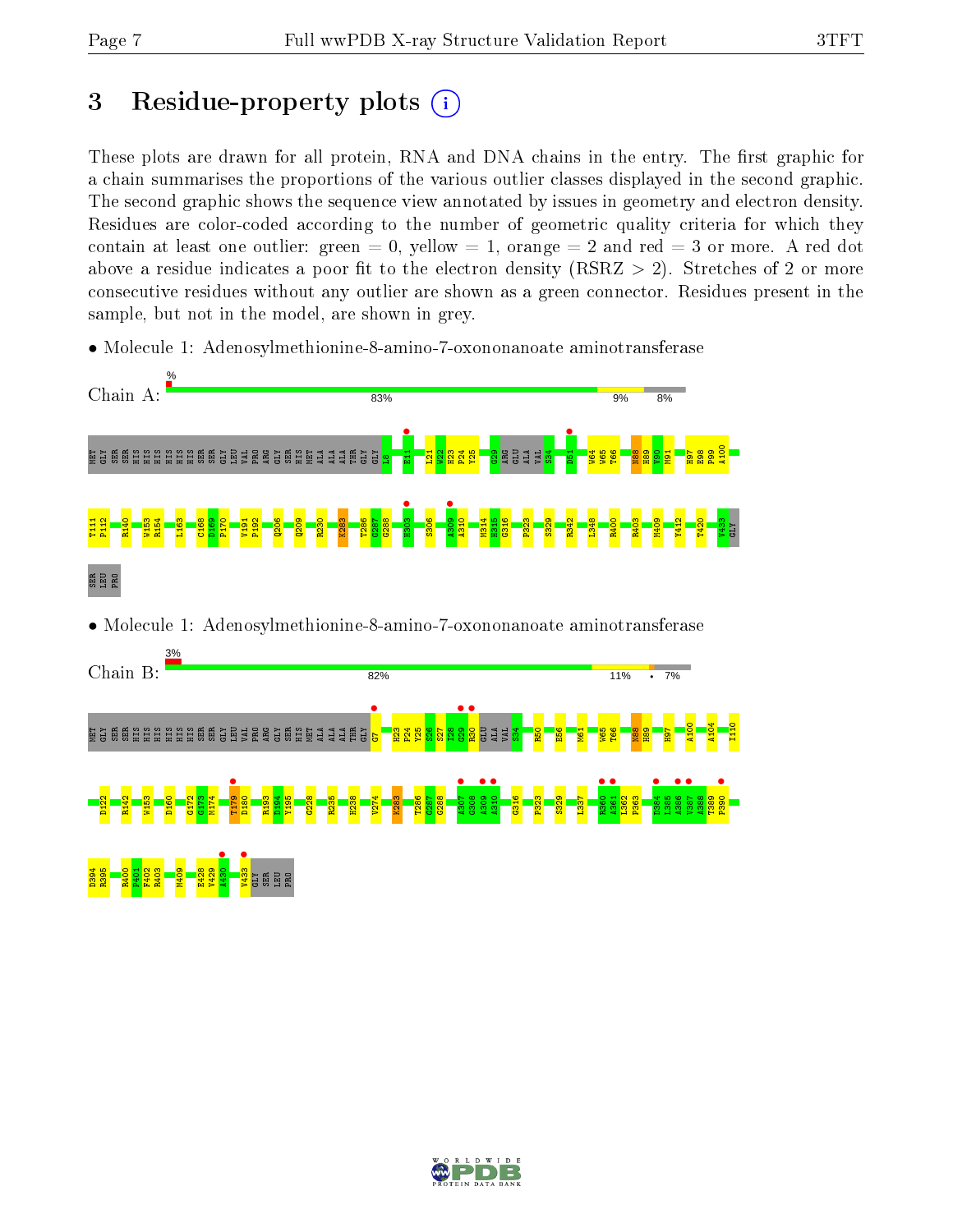# 4 Data and refinement statistics  $(i)$

| Property                                                   | <b>Value</b>                                          | Source     |
|------------------------------------------------------------|-------------------------------------------------------|------------|
| Space group                                                | P 21 21 21                                            | Depositor  |
| Cell constants                                             | $66.39\text{\AA}$<br>$63.06\text{\AA}$<br>$203.13\AA$ |            |
| a, b, c, $\alpha$ , $\beta$ , $\gamma$                     | $90.00^\circ$<br>$90.00^\circ$<br>$90.00^\circ$       | Depositor  |
| Resolution $(A)$                                           | 40.33<br>$-1.95$                                      | Depositor  |
|                                                            | 40.33<br>1.95<br>$\equiv$                             | <b>EDS</b> |
| % Data completeness                                        | 99.2 (40.33-1.95)                                     | Depositor  |
| (in resolution range)                                      | 99.0 (40.33-1.95)                                     | <b>EDS</b> |
| $R_{merge}$                                                | 0.07                                                  | Depositor  |
| $\mathrm{R}_{sym}$                                         | (Not available)                                       | Depositor  |
| $\langle I/\sigma(I) \rangle^{-1}$                         | $12.24$ (at 1.95Å)                                    | Xtriage    |
| Refinement program                                         | PHENIX 1.7.1 743                                      | Depositor  |
|                                                            | $\overline{0.156}$ , 0.197                            | Depositor  |
| $R, R_{free}$                                              | 0.154<br>0.196<br>$\mathbf{A}$                        | DCC        |
| $R_{free}$ test set                                        | 3171 reflections $(5.06\%)$                           | wwPDB-VP   |
| Wilson B-factor $(A^2)$                                    | 18.4                                                  | Xtriage    |
| Anisotropy                                                 | 0.052                                                 | Xtriage    |
| Bulk solvent $k_{sol}$ (e/Å <sup>3</sup> ), $B_{sol}(A^2)$ | $0.38$ , 55.6                                         | <b>EDS</b> |
| $\overline{L}$ -test for twinning <sup>2</sup>             | $< L >$ = 0.46, $< L2 >$ = 0.29                       | Xtriage    |
| Estimated twinning fraction                                | $0.029$ for k,h,-l                                    | Xtriage    |
| $F_o, F_c$ correlation                                     | 0.96                                                  | <b>EDS</b> |
| Total number of atoms                                      | 7239                                                  | wwPDB-VP   |
| Average B, all atoms $(A^2)$                               | 21.0                                                  | wwPDB-VP   |

Xtriage's analysis on translational NCS is as follows: The largest off-origin peak in the Patterson function is  $3.74\%$  of the height of the origin peak. No significant pseudotranslation is detected.

<sup>&</sup>lt;sup>2</sup>Theoretical values of  $\langle |L| \rangle$ ,  $\langle L^2 \rangle$  for acentric reflections are 0.5, 0.333 respectively for untwinned datasets, and 0.375, 0.2 for perfectly twinned datasets.



<span id="page-7-1"></span><span id="page-7-0"></span><sup>1</sup> Intensities estimated from amplitudes.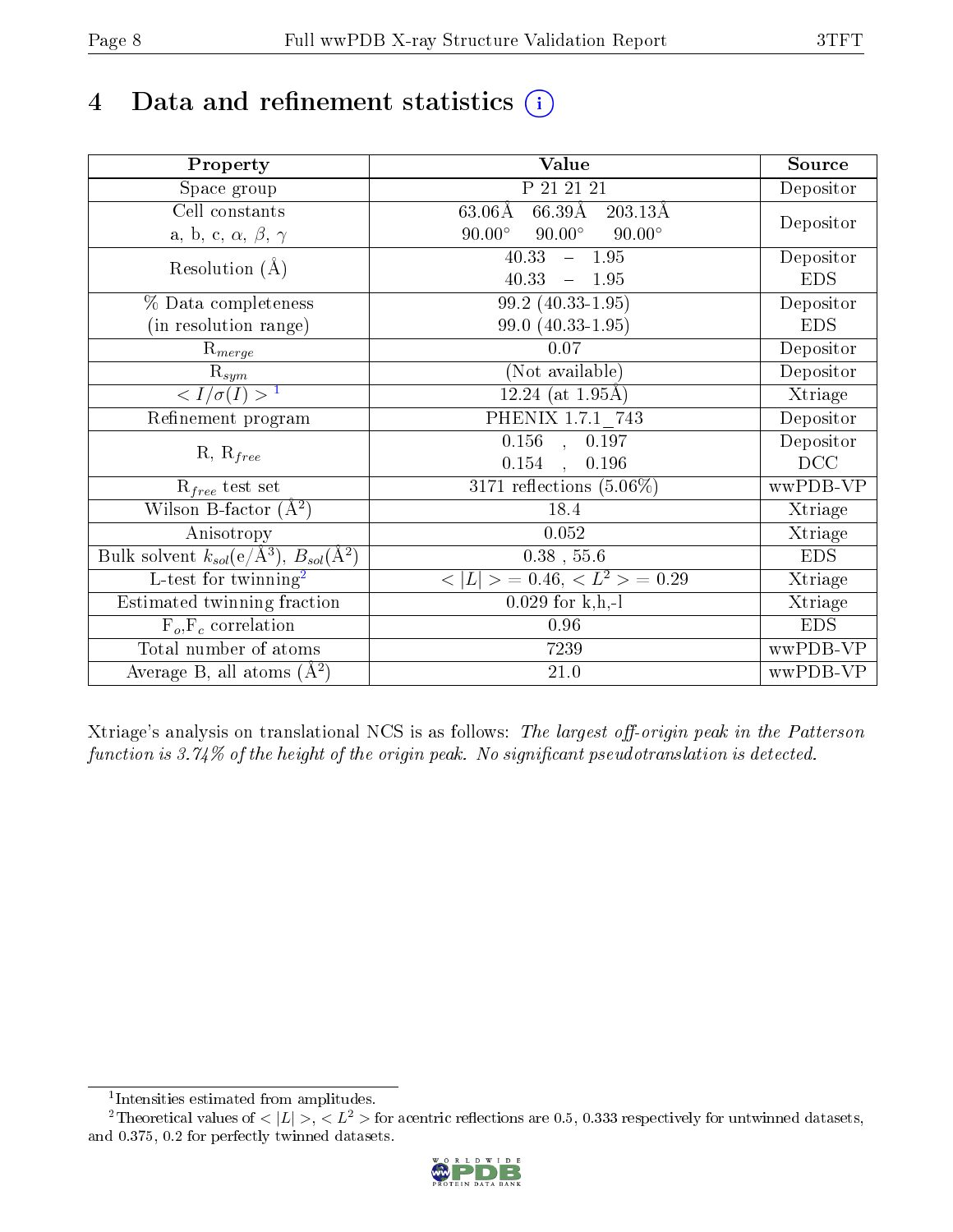# 5 Model quality  $(i)$

### 5.1 Standard geometry  $(i)$

Bond lengths and bond angles in the following residue types are not validated in this section: DMS, PLP

The Z score for a bond length (or angle) is the number of standard deviations the observed value is removed from the expected value. A bond length (or angle) with  $|Z| > 5$  is considered an outlier worth inspection. RMSZ is the root-mean-square of all Z scores of the bond lengths (or angles).

| Mol | Chain |      | Bond lengths | Bond angles |             |  |
|-----|-------|------|--------------|-------------|-------------|--|
|     |       | RMSZ | $\# Z  > 5$  | RMSZ        | $\# Z  > 5$ |  |
|     |       | 0.34 | 0/3290       | 0.51        | 0/4498      |  |
|     | R     | 0.34 | 0/3285       | 0.51        | /4489       |  |
| ΑĦ  | АH    | 0.34 | 0/6575       | 0.51        | /8987       |  |

There are no bond length outliers.

There are no bond angle outliers.

There are no chirality outliers.

There are no planarity outliers.

### $5.2$  Too-close contacts  $\overline{()}$

In the following table, the Non-H and H(model) columns list the number of non-hydrogen atoms and hydrogen atoms in the chain respectively. The H(added) column lists the number of hydrogen atoms added and optimized by MolProbity. The Clashes column lists the number of clashes within the asymmetric unit, whereas Symm-Clashes lists symmetry related clashes.

| Mol |   |      | Chain   Non-H   H(model) | H(added) |    | $Clashes$   Symm-Clashes |
|-----|---|------|--------------------------|----------|----|--------------------------|
|     |   | 3190 |                          | 3170     | 36 |                          |
|     | В | 3193 |                          | 3172     | 32 |                          |
|     |   | 15   |                          |          |    |                          |
| 6)  | В | 15   |                          |          |    |                          |
| ച   | − |      |                          |          |    |                          |
|     | 宀 | 453  |                          |          |    |                          |
|     | R | 369  |                          |          |    |                          |
| All |   | 7239 |                          | 6360     | 64 |                          |

The all-atom clashscore is defined as the number of clashes found per 1000 atoms (including hydrogen atoms). The all-atom clashscore for this structure is 5.

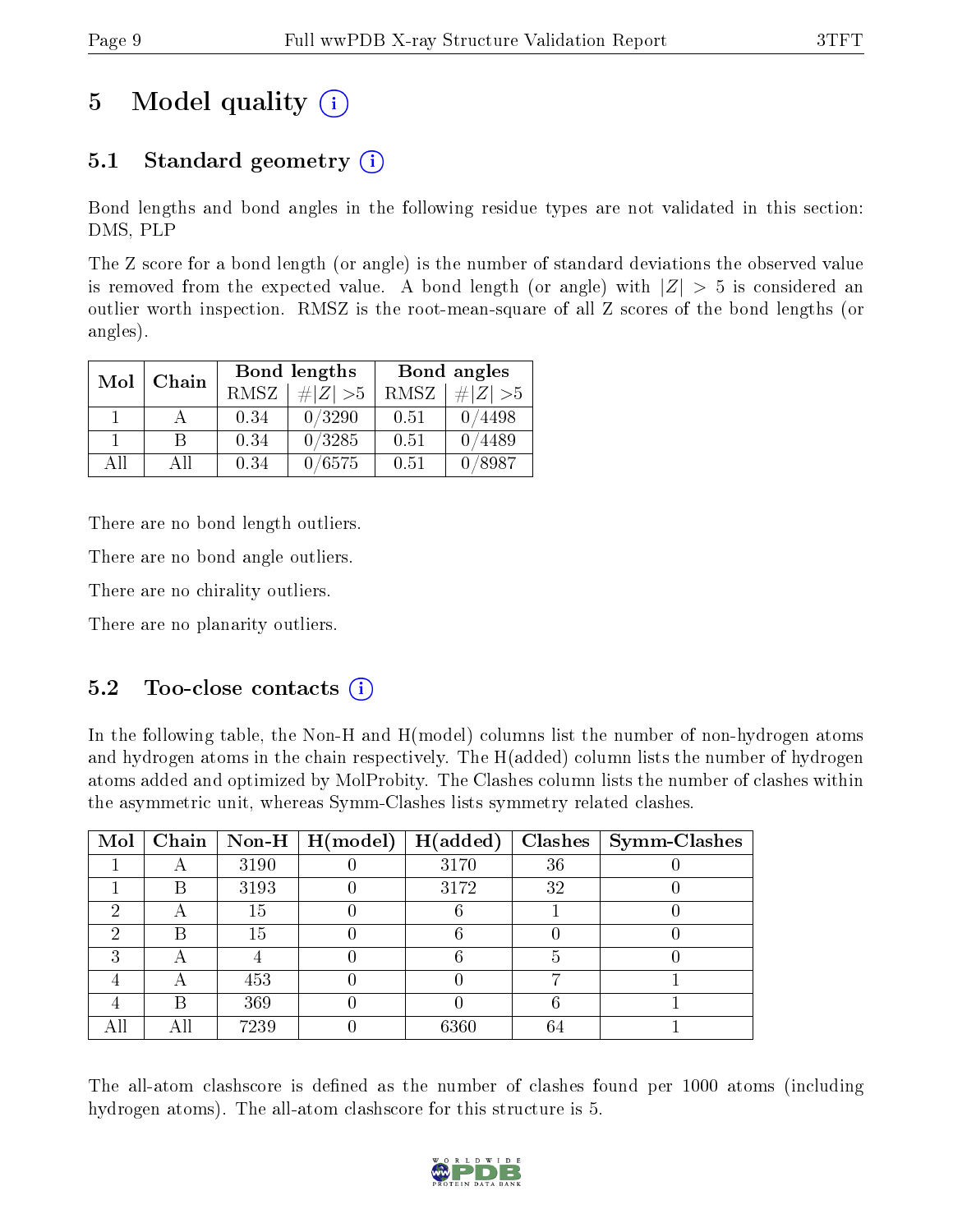|                              |                            | Interatomic      | Clash         |
|------------------------------|----------------------------|------------------|---------------|
| Atom-1                       | Atom-2                     | distance $(\AA)$ | overlap $(A)$ |
| 1: A:91:MET:HG2              | 4:B:496:HOH:O              | 1.81             | 0.79          |
| 1:B:179:THR:O                | 1:B:180:ASP:HB2            | 1.84             | 0.77          |
| 1:B:56:GLU:OE2               | 4:B:744:HOH:O              | 2.07             | 0.72          |
| 1: A:91: MET:HE2             | 1:B:400:ARG:HG3            | 1.74             | 0.68          |
| 1: A:64:TRP:HZ2              | 3:A:438:DMS:H11            | 1.63             | 0.64          |
| 1:A:64:TRP:CZ2               | 3:A:438:DMS:H11            | 2.35             | 0.61          |
| 1: A:409:MET:SD              | 4:A:628:HOH:O              | 2.56             | 0.60          |
| 1: A:400:ARG:HE              | 3:A:438:DMS:H22            | 1.69             | 0.58          |
| 1: A:400:ARG:HE              | 3:A:438:DMS:C2             | 2.17             | 0.58          |
| 1:B:25[A]:TYR:OH             | 1:B:160:ASP:OD1            | $2.20\,$         | 0.58          |
| 1:B:7:GLY:N                  | 4:B:662:HOH:O              | 2.38             | 0.56          |
| 1: A:286:THR:HG22            | $1:A:329[A]:\text{SER:OG}$ | 2.07             | 0.55          |
| 1: A:91: MET:CE              | 1:B:400:ARG:HG3            | 2.36             | $0.54\,$      |
| 1: A:314: MET:HE2            | 1: A:314: MET:HA           | 1.89             | 0.54          |
| 1: A:348: LEU: HD11          | 1: A:412:TYR:HA            | 1.89             | 0.54          |
| 1:B:89:HIS:HA                | 1:B:323:PRO:HD2            | 1.90             | 0.54          |
| 1: A: 168: CYS: HB2          | 4:A:446:HOH:O              | 2.09             | 0.53          |
| 1:A:403:ARG:HD2              | 4:A:531:HOH:O              | 2.08             | 0.53          |
| 1: A:89: HIS: HA             | 1:A:323:PRO:HD2            | 1.90             | 0.53          |
| 1: B:61: MET:HG2             | 4:B:495:HOH:O              | 2.08             | 0.53          |
| 1:A:342:ARG:NH1              | 4:A:753:HOH:O              | 2.19             | 0.52          |
| 1:A:310:ALA:HB3              | 4:A:662:HOH:O              | 2.09             | 0.52          |
| 1: A:88: ASN:ND2             | 1: A:89:HIS:H              | 2.08             | 0.51          |
| 1:B:65:TRP:HB2               | 1:B:283:LYS:HD3            | 1.92             | 0.51          |
| 1: A:88: ASN: N              | 1: A:88: ASN:HD22          | 2.08             | 0.51          |
| 1:A:154:ARG:NH2              | 1: A:170: PRO:HG2          | 2.26             | 0.50          |
| 1:B:429:VAL:O                | 1:B:433:VAL:HG23           | 2.11             | 0.50          |
| 1:B:195:TYR:CE2              | 1:B:235:ARG:HD3            | 2.46             | 0.50          |
| $1:B:193:ARG:\overline{NH1}$ | 4:B:487:HOH:O              | 2.45             | 0.49          |
| 1: A:98: GLU:HB3             | 1: A:99: PRO:HD3           | 1.95             | 0.49          |
| 1:A:25:TYR:HD2               | 3:A:438:DMS:H13            | 1.79             | 0.48          |
| 1:A:154:ARG:HH22             | 1: A:170: PRO:HG2          | 1.79             | 0.47          |
| 1: A:21: LEU: HD21           | 1:B:104:ALA:HB2            | 1.96             | 0.47          |
| 1: B:97: HIS: HE1            | 4:B:795:HOH:O              | 1.98             | 0.47          |
| 1: A:66:THR:HB               | 1: A:288: GLY:HA2          | 1.97             | 0.46          |
| 1:B:389:THR:N                | 1:B:390:PRO:HD2            | 2.30             | 0.46          |
| 1:B:66:THR:HB                | 1:B:288:GLY:HA2            | 1.97             | 0.46          |
| 1:B:286:THR:HG22             | $1:B:329[A]:\text{SER:OG}$ | 2.15             | 0.46          |
| 1:B:395:ARG:CZ               | 1:B:428:GLU:HG2            | 2.46             | 0.46          |
| 1: A:65:TRP:CD1              | 1: A:65:TRP:N              | 2.81             | 0.46          |

All (64) close contacts within the same asymmetric unit are listed below, sorted by their clash magnitude.

Continued on next page...

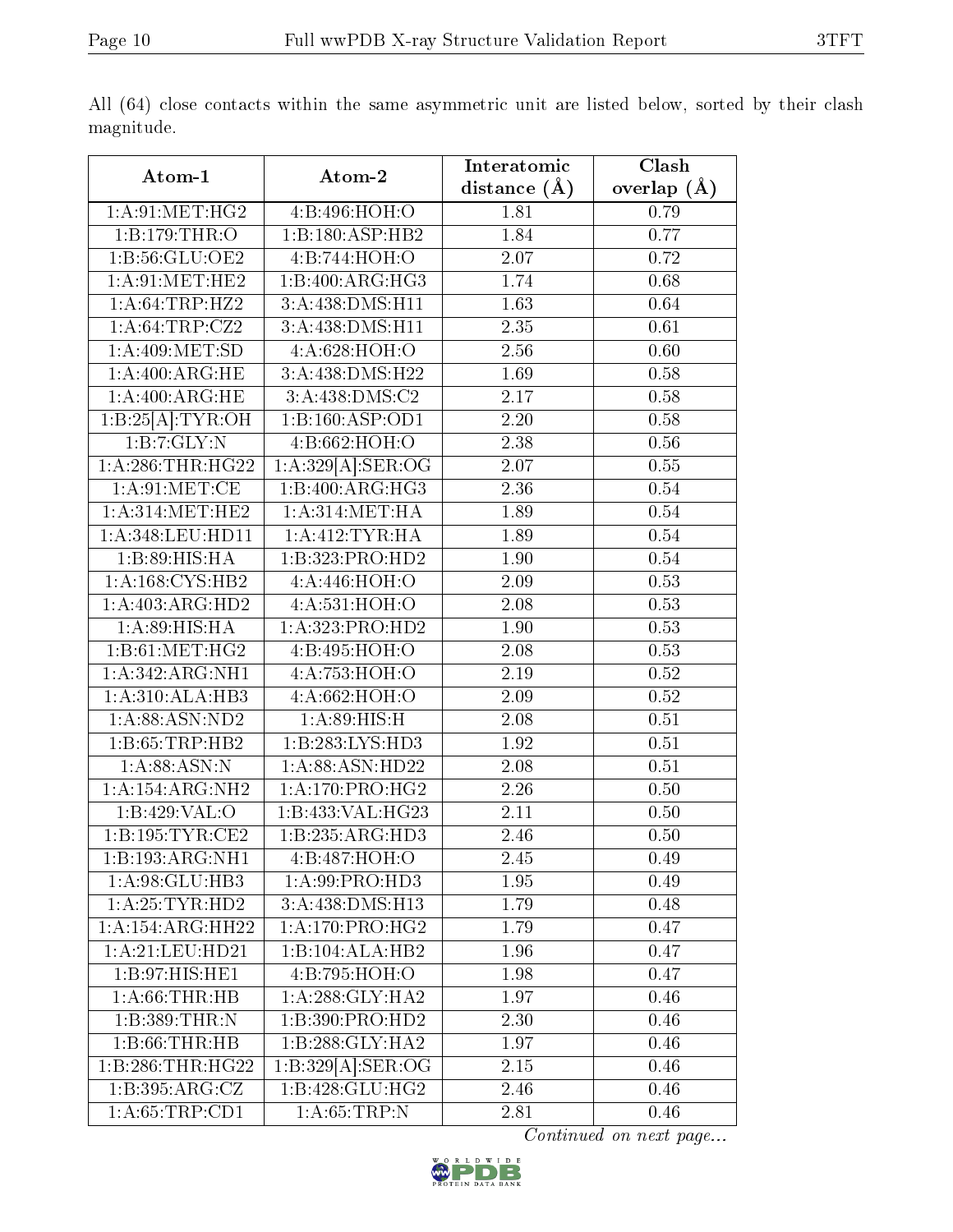|                                    |                              | Interatomic    | $\overline{\text{Clash}}$ |
|------------------------------------|------------------------------|----------------|---------------------------|
| Atom-1                             | Atom-2                       | distance $(A)$ | overlap $(A)$             |
| 1:B:88:ASN:HD22                    | 1:B:88:ASN:N                 | 2.13           | 0.46                      |
| 1: A:88: ASN:HD22                  | 1:A:89:HIS:H                 | 1.63           | 0.46                      |
| 1:B:110:ILE:HG21                   | 1:B:337:LEU:HD11             | 1.98           | 0.45                      |
| 1: A: 163: LEU: HD13               | 1: A: 163: LEU: C            | 2.37           | 0.45                      |
| 1: A:306: SER: HB3                 | 1:B:27:SER:HB2               | 1.97           | $0.45\,$                  |
| 1:B:88:ASN:ND2                     | 1:B:89:HIS:H                 | 2.15           | 0.45                      |
| 1: B:97: HIS: CD2                  | 1:B:100:ALA:H                | 2.34           | 0.44                      |
| 1:B:88:ASN:HD22                    | 1:B:89:HIS:H                 | 1.64           | 0.44                      |
| 1:A:230:ARG:HD2                    | 4:A:481:HOH:O                | 2.18           | 0.44                      |
| 1:B:172:GLY:HA2                    | 1:B:403:ARG:NH2              | 2.34           | 0.43                      |
| 1:A:191:VAL:HA                     | 1: A: 192: PRO: HD3          | 1.87           | 0.42                      |
| 1:B:27:SER:OG                      | 1:B:30:ARG:HB2               | 2.19           | 0.42                      |
| 1:A:420:THR:HG23                   | 4:A:498:HOH:O                | 2.20           | 0.42                      |
| 1:B:362:LEU:HA                     | 1:B:363:PRO:HD3              | 1.92           | 0.42                      |
| $1:B:50:ARG:N\overline{H2}$        | 1:B:394:ASP:OD1              | 2.46           | 0.41                      |
| 1:B:402:PHE:HE1                    | 1:B:403:ARG:HH11             | 1.68           | 0.41                      |
| 1:A:23:HIS:HB3                     | 1:A:24:PRO:HD2               | 2.01           | 0.41                      |
| 1:B:23:HIS:HB3                     | 1:B:24:PRO:CD                | 2.50           | 0.41                      |
| 1:B:238:HIS:HA                     | 1:B:274:VAL:HG11             | 2.03           | 0.41                      |
| 1:B:23:HIS:HB3                     | 1:B:24:PRO:HD2               | $2.01\,$       | 0.41                      |
| 1:A:283:LYS:NZ                     | 2:A:501:PLP:O3               | 2.50           | 0.40                      |
| 1: A:206: GLN:O                    | 1: A:209: GLN: HG2           | 2.21           | 0.40                      |
| 1: A: 111: THE: HB                 | 1:A:112:PRO:HD2              | 2.03           | 0.40                      |
| $1:A:97:HIS:\overline{\text{CE1}}$ | $1:A:100:ALA:H\overline{B2}$ | 2.57           | 0.40                      |

Continued from previous page...

All (1) symmetry-related close contacts are listed below. The label for Atom-2 includes the symmetry operator and encoded unit-cell translations to be applied.

| Atom-2 |                                                | Interatomic    | $\cap$ lash   |
|--------|------------------------------------------------|----------------|---------------|
| Atom-1 |                                                | distance $(A)$ | overlap $(A)$ |
|        | $4:A:579:HOH:O$   $4:B:517:HOH:O[3]$<br>.544 L | 2.15           |               |

### 5.3 Torsion angles  $(i)$

#### 5.3.1 Protein backbone (i)

In the following table, the Percentiles column shows the percent Ramachandran outliers of the chain as a percentile score with respect to all X-ray entries followed by that with respect to entries of similar resolution.

The Analysed column shows the number of residues for which the backbone conformation was

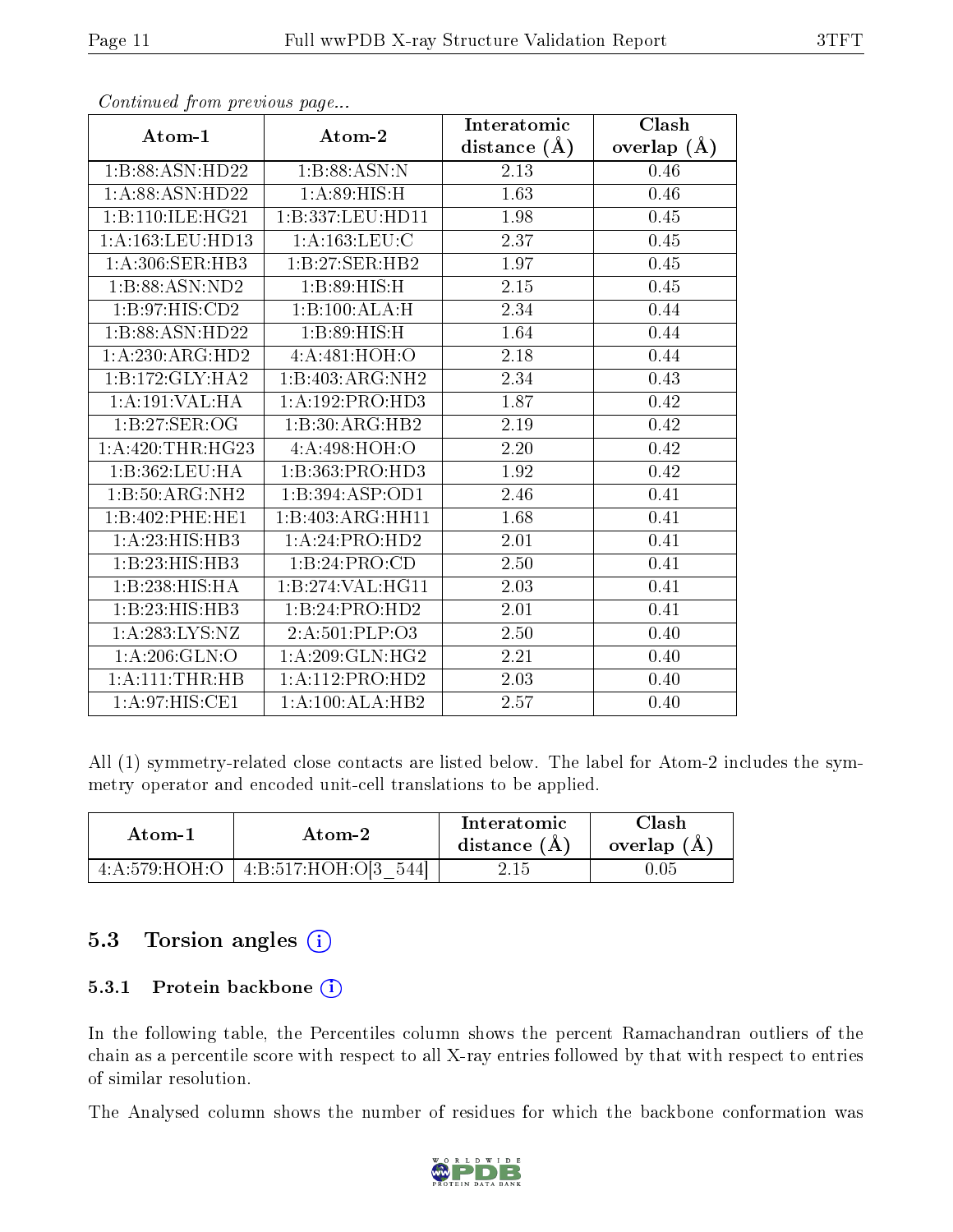| Mol | Chain | Analysed                        | Favoured     |           | Allowed   Outliers | Percentiles           |  |
|-----|-------|---------------------------------|--------------|-----------|--------------------|-----------------------|--|
|     |       | 424/457(93%)                    | $416(98\%)$  | 6 $(1\%)$ | $2(0\%)$           | 17<br>29              |  |
|     |       | $424/457 (93\%)$   $412 (97\%)$ |              | $9(2\%)$  | $3(1\%)$           | 11<br>22 <sub>1</sub> |  |
| All | All   | $848/914(93\%)$                 | $1828(98\%)$ | $15(2\%)$ | $5(1\%)$           | 14<br>25              |  |

analysed, and the total number of residues.

All (5) Ramachandran outliers are listed below:

| Mol | Chain | Res | Type       |
|-----|-------|-----|------------|
|     |       | 283 | <b>LYS</b> |
|     |       | 283 | LYS        |
|     |       | 316 | GLY        |
|     | R     | 316 | GLY        |
|     |       | 228 | GLY        |

#### 5.3.2 Protein sidechains (i)

In the following table, the Percentiles column shows the percent sidechain outliers of the chain as a percentile score with respect to all X-ray entries followed by that with respect to entries of similar resolution.

The Analysed column shows the number of residues for which the sidechain conformation was analysed, and the total number of residues.

| Mol | Chain | Analysed        | Rotameric   Outliers |           | Percentiles |  |  |
|-----|-------|-----------------|----------------------|-----------|-------------|--|--|
|     |       | $327/346(94\%)$ | $324(99\%)$          | $3(1\%)$  | 77<br>"78   |  |  |
|     |       | $326/346(94\%)$ | 319 $(98\%)$         | $7(2\%)$  | 53<br>46    |  |  |
| All | All   | $653/692(94\%)$ | 643 (98%)            | $10(2\%)$ | 60<br>62    |  |  |

All (10) residues with a non-rotameric sidechain are listed below:

| Mol | Chain | Res | <b>Type</b> |
|-----|-------|-----|-------------|
|     |       | 88  | <b>ASN</b>  |
| 1   | А     | 140 | $\rm{ARG}$  |
| 1   | А     | 153 | TRP         |
| 1   | B     | 88  | <b>ASN</b>  |
| 1   | В     | 122 | <b>ASP</b>  |
| 1   | В     | 142 | $\rm{ARG}$  |
| 1   | В     | 153 | TRP         |
| 1   | В     | 174 | MET         |
|     |       | 179 | <b>THR</b>  |

Continued on next page...

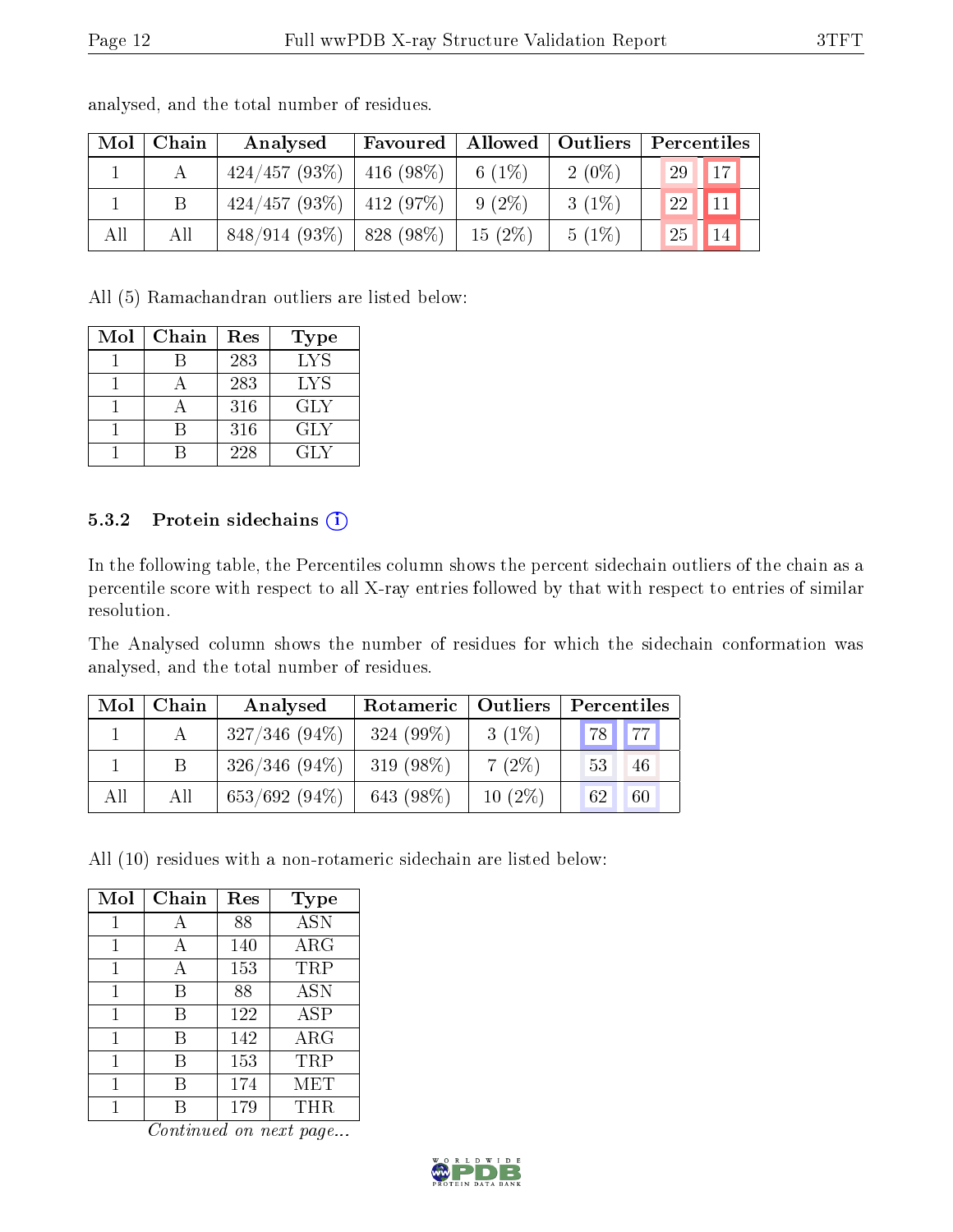Continued from previous page...

| Mol | Chain | <b>Res</b> | Lype |
|-----|-------|------------|------|
|     |       |            |      |

Some sidechains can be flipped to improve hydrogen bonding and reduce clashes. All (3) such sidechains are listed below:

| Mol | Chain | Res | Type |
|-----|-------|-----|------|
|     |       | २९  |      |
|     |       | २६  | ASN  |
|     |       |     |      |

#### 5.3.3 RNA  $(i)$

There are no RNA molecules in this entry.

### 5.4 Non-standard residues in protein, DNA, RNA chains (i)

There are no non-standard protein/DNA/RNA residues in this entry.

### 5.5 Carbohydrates  $(i)$

There are no carbohydrates in this entry.

### 5.6 Ligand geometry  $(i)$

3 ligands are modelled in this entry.

In the following table, the Counts columns list the number of bonds (or angles) for which Mogul statistics could be retrieved, the number of bonds (or angles) that are observed in the model and the number of bonds (or angles) that are defined in the Chemical Component Dictionary. The Link column lists molecule types, if any, to which the group is linked. The Z score for a bond length (or angle) is the number of standard deviations the observed value is removed from the expected value. A bond length (or angle) with  $|Z| > 2$  is considered an outlier worth inspection. RMSZ is the root-mean-square of all Z scores of the bond lengths (or angles).

| Mol<br>Chain <sup>1</sup> |            | $\operatorname{Res}$ | Link | Bond lengths   |            |      | Bond angles    |          |      |           |
|---------------------------|------------|----------------------|------|----------------|------------|------|----------------|----------|------|-----------|
|                           | Type       |                      |      |                | Counts     | RMSZ | # $ Z  > 2$    | Counts   | RMSZ | # Z       |
| 3                         | <b>DMS</b> |                      | 438  | $\blacksquare$ | 3,3,3      | 2.58 | 1(33%)         | 3.3.3    | 0.80 |           |
| റ                         | PLP        |                      | 501  |                | 15, 15, 16 | 1.83 | 2(13%)         | 20,22,23 | 1.16 | $2(10\%)$ |
| റ                         | PLP        |                      | 501  |                | 15, 15, 16 | 1.84 | $\sqrt{(6\%)}$ | 20,22,23 | 1.36 | $2(10\%)$ |

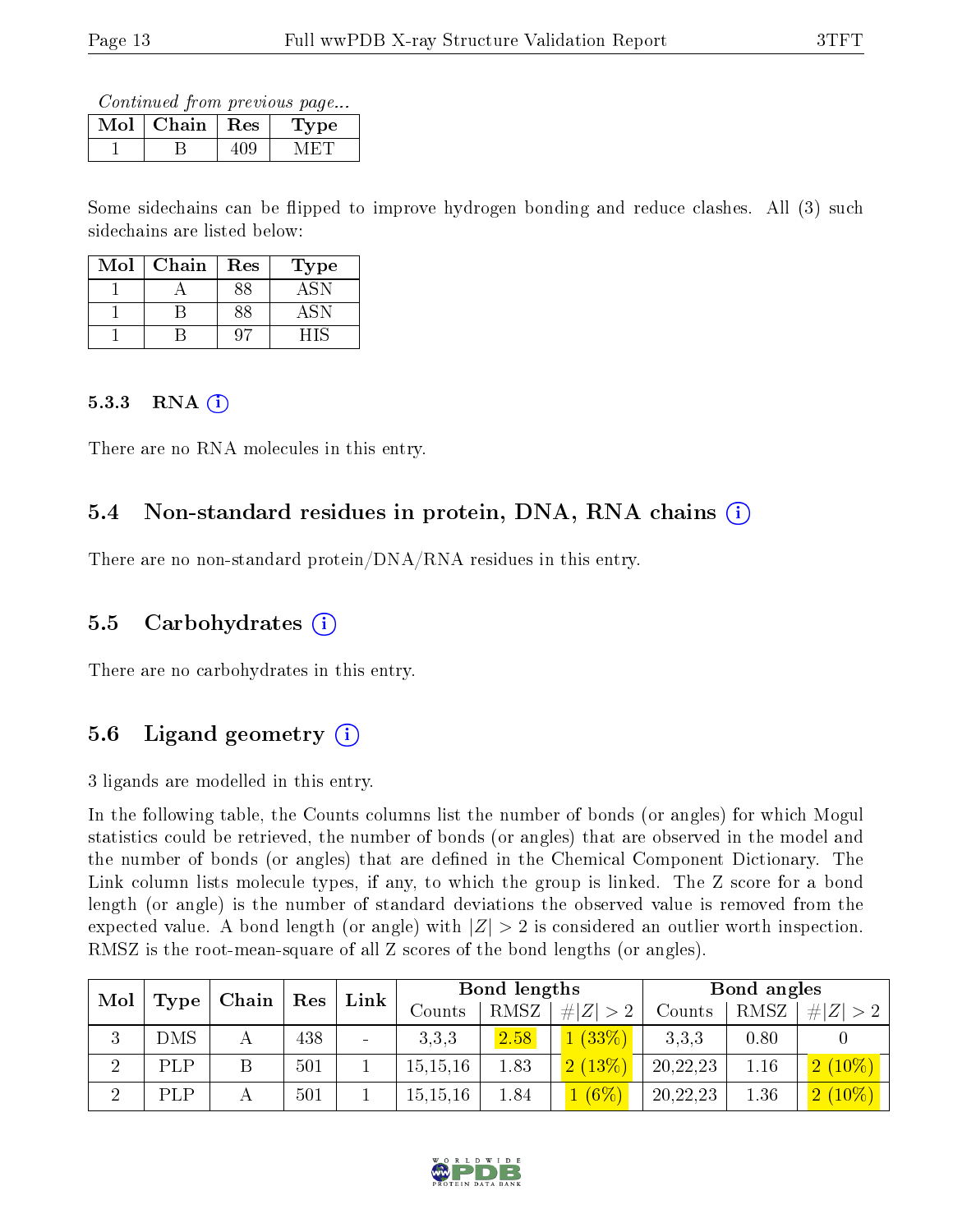In the following table, the Chirals column lists the number of chiral outliers, the number of chiral centers analysed, the number of these observed in the model and the number defined in the Chemical Component Dictionary. Similar counts are reported in the Torsion and Rings columns. '-' means no outliers of that kind were identified.

|            |     |  | Mol   Type   Chain   Res   Link   Chirals   Torsions   Rings |  |
|------------|-----|--|--------------------------------------------------------------|--|
| <b>PLP</b> | 501 |  | $0/6/6/8$ $0/1/1/1$                                          |  |
|            | 501 |  | $0/6/6/8$   $0/1/1/1$                                        |  |

All (4) bond length outliers are listed below:

| Mol | Chain | Res | Type <sub>1</sub> | $\boldsymbol{\mathrm{Atoms}}$ | Z       | Observed $(A)$ | Ideal(A) |
|-----|-------|-----|-------------------|-------------------------------|---------|----------------|----------|
|     |       | 501 |                   | $P-O4P$                       | 6.33    | $1.80\,$       | $1.60\,$ |
|     |       | 501 | I D               | $P-O4P$                       | 6.01    | 1.79           | 1.60     |
|     |       | 438 | DMS               | $O-S$                         | 4.34    | 1.79           | 1.50     |
|     |       | 501 |                   | $C3-C2$                       | $-2.36$ | $1.38\,$       | $1.40\,$ |

All (4) bond angle outliers are listed below:

| Mol | Chain | Res | Type | Atoms                                           |         | Observed $(°)$ | Ideal $(°)$ |
|-----|-------|-----|------|-------------------------------------------------|---------|----------------|-------------|
|     |       | 501 | PLP. | $O4P-P-O1P$                                     | $-2.97$ | 98.14          | 106.47      |
|     |       | 501 | PLP  | C <sub>4</sub> A-C <sub>4</sub> -C <sub>5</sub> | 2.48    | 123.49         | 120.94      |
|     |       | 501 | PLP  | $C4A-C4-C5$                                     | 2.44    | 123.44         | 120.94      |
|     |       | 501 | PI.P | $O4P-P-O1P$                                     | $-2.17$ | 100.39         | 106.47      |

There are no chirality outliers.

There are no torsion outliers.

There are no ring outliers.

2 monomers are involved in 6 short contacts:

|  |  | $\text{Mol}$   Chain   Res   Type   Clashes   Symm-Clashes |
|--|--|------------------------------------------------------------|
|  |  |                                                            |
|  |  |                                                            |

### 5.7 [O](https://www.wwpdb.org/validation/2017/XrayValidationReportHelp#nonstandard_residues_and_ligands)ther polymers  $(i)$

There are no such residues in this entry.

### 5.8 Polymer linkage issues  $(i)$

There are no chain breaks in this entry.

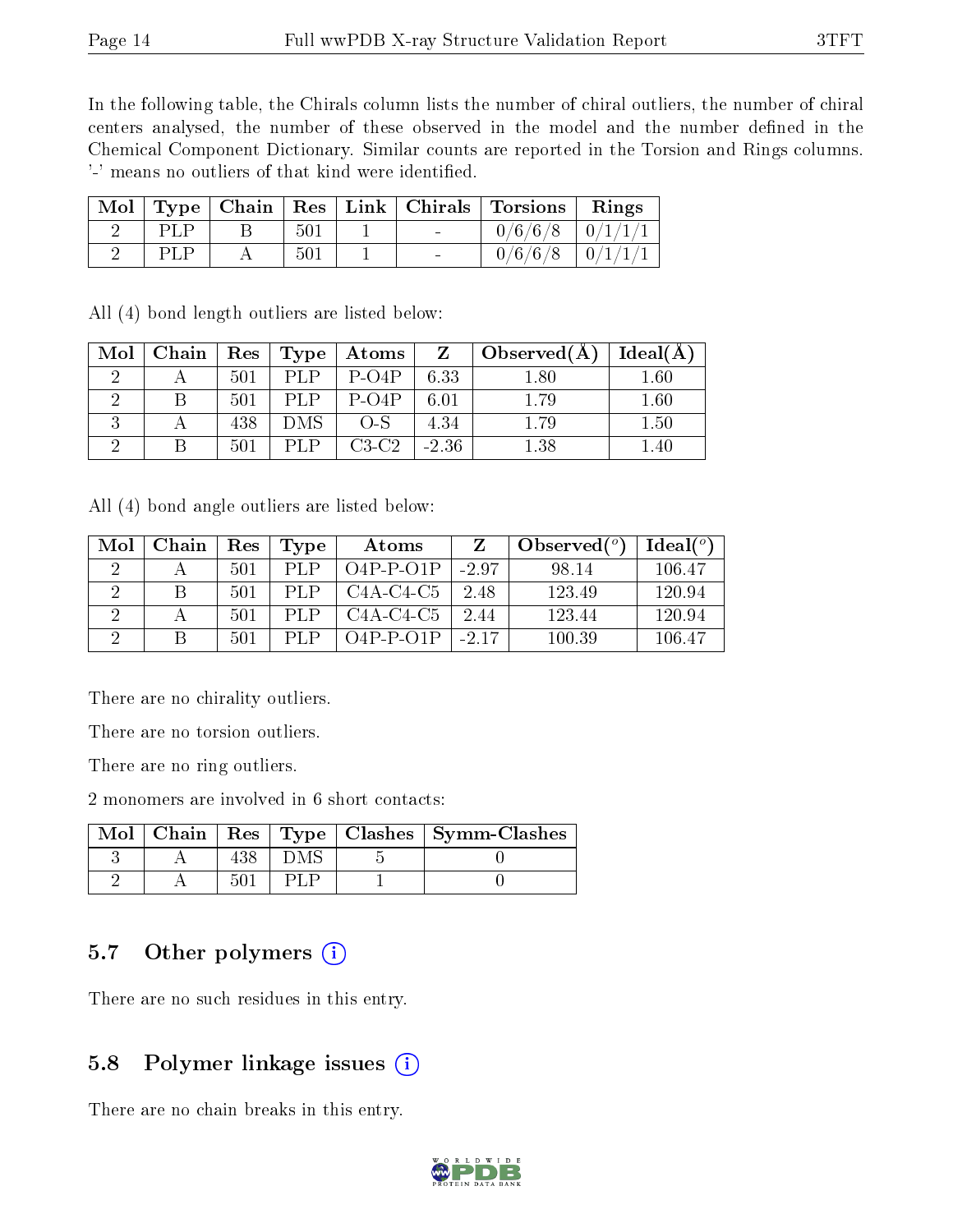# 6 Fit of model and data  $(i)$

### 6.1 Protein, DNA and RNA chains  $(i)$

In the following table, the column labelled  $#RSRZ> 2'$  contains the number (and percentage) of RSRZ outliers, followed by percent RSRZ outliers for the chain as percentile scores relative to all X-ray entries and entries of similar resolution. The OWAB column contains the minimum, median,  $95<sup>th</sup>$  percentile and maximum values of the occupancy-weighted average B-factor per residue. The column labelled ' $Q< 0.9$ ' lists the number of (and percentage) of residues with an average occupancy less than 0.9.

| Mol | Chain | Analysed        | ${ <\hspace{-1.5pt}{\mathrm{RSRZ}} \hspace{-1.5pt}>}$ | $\#\text{RSRZ}\text{>2}$  | $^{\circ}$ OWAB( $\rm \AA^2)$ ) | $\rm{Q}\textcolor{black}{<}0.9$ |
|-----|-------|-----------------|-------------------------------------------------------|---------------------------|---------------------------------|---------------------------------|
|     |       | 422/457(92%)    | $-0.19$                                               | $4(0\%)$ 84 89            | 10, 17, 30, 46                  | $  5 (1\%)$                     |
|     |       | $424/457(92\%)$ | 0.01                                                  | $15(3\%)$ 44<br>53        | 9, 18, 38, 60                   | 6 $(1%)$                        |
| All | All   | 846/914 (92%)   | $-0.09$                                               | <b>70</b><br>$19(2\%)$ 62 | 9, 18, 36, 60                   | 11 $(1\%)$                      |

All (19) RSRZ outliers are listed below:

| Mol            | Chain | Res            | Type       | <b>RSRZ</b> |
|----------------|-------|----------------|------------|-------------|
| $\mathbf 1$    | Β     | 179            | <b>THR</b> | 3.4         |
| $\mathbf{1}$   | B     | 30             | $\rm{ARG}$ | 3.3         |
| $\mathbf{1}$   | B     | 310            | ALA        | 3.1         |
| $\mathbf{1}$   | B     | 433            | <b>VAL</b> | 3.1         |
| $\mathbf{1}$   | B     | 29             | $\rm GLY$  | 3.1         |
| $\mathbf{1}$   | B     | 387            | VAL        | 2.7         |
| $\overline{1}$ | B     | 386            | <b>ALA</b> | 2.6         |
| $\mathbf{1}$   | A     | 303            | <b>HIS</b> | 2.6         |
| $\mathbf{1}$   | A     | 309            | ALA        | 2.5         |
| $\mathbf{1}$   | B     | 307            | ALA        | 2.5         |
| $\mathbf{1}$   | B     | 361            | ALA        | 2.5         |
| $\mathbf{1}$   | B     | 430            | ALA        | 2.4         |
| $\overline{1}$ | A     | 11             | GLU        | 2.4         |
| $\overline{1}$ | B     | 384            | ASP        | 2.4         |
| $\mathbf{1}$   | B     | 360            | $\rm{ARG}$ | 2.3         |
| $\mathbf{1}$   | B     | 309            | ALA        | 2.2         |
| $\mathbf{1}$   | A     | 51             | ASP        | 2.2         |
| $\mathbf{1}$   | Β     | $\overline{7}$ | $\rm GLY$  | 2.1         |
| $\mathbf{1}$   | Β     | 390            | PRO        | 2.0         |

### 6.2 Non-standard residues in protein, DNA, RNA chains (i)

There are no non-standard protein/DNA/RNA residues in this entry.